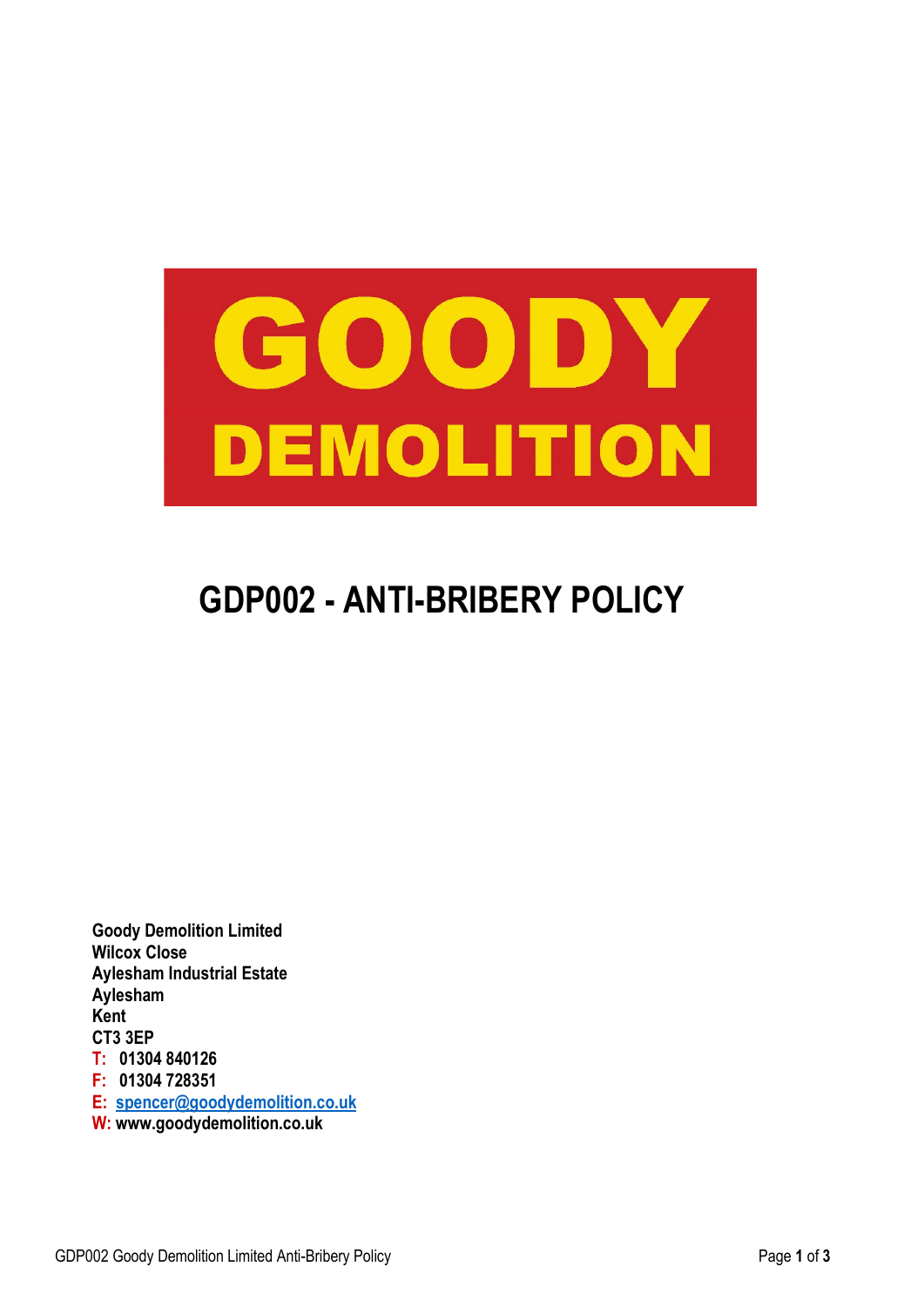## **ANTI-BRIBERY POLICY**

## **Reviewed:** 09.05.2022

## **Date of next review:** 08.05.2023

### **Version:** 2

| <b>Issue Number:</b> | Date:                          | <b>Comments:</b>       |
|----------------------|--------------------------------|------------------------|
| 001                  | 5 <sup>th</sup> September 2018 | <b>First Issue</b>     |
| 002                  | 20th May 2019                  | Addition of Change Log |
|                      |                                |                        |

#### **Introduction**

Bribery is, in the conduct of the company's business, the offering or accepting of any gift, loan, payment, reward or advantage for personal gain as an encouragement to do something which is dishonest, illegal or a breach of trust.

Bribery is a criminal offence. The Company prohibits any form of bribery. We require compliance, from everyone connected with our business, with the highest ethical standards and anti-bribery laws applicable. Integrity and transparency are of utmost importance to us and we have a zero tolerance attitude towards corrupt activities of any kind, whether committed by Goody Demolition Limited employees or by third parties acting for or on behalf of Goody Demolition Limited

#### **Offences**

It is a criminal offence to:

- offer a bribe:
- accept a bribe;
- bribe a foreign official;
- as a commercial organisation, to fail to prevent a bribe.

You should be aware that if you are found guilty by a court of committing bribery, you could face up to 10 years in prison and/or an unlimited fine. The Company could also face prosecution and be liable to pay a fine.

#### **Purpose**

The purpose of this policy is to convey to all employees and interested parties of Goody Demolition Limited the rules of the Company in relation to our unequivocal stance towards the eradication of bribery and our commitment to ensuring that Goody Demolition Limited conducts its business in a fair, professional and legal manner.

#### **Scope**

This policy applies to all employees of Goody Demolition Limited, regardless of seniority or site. It also extends to anyone working for or on our behalf e.g. those engaged by us on a self-employed basis or an agency arrangement.

We will encourage the application of this policy where our business involves the use of third parties e.g. suppliers; contractors.

#### **Policy**

It is prohibited, directly or indirectly, to offer, give, request or accept any bribe i.e. gift, loan, payment, reward or advantage, either in cash or any other form of inducement, to or from any person or company in order to gain commercial, contractual or regulatory advantage for the Company, or in order to gain any personal advantage for an individual or anyone connected with the individual in a way that is unethical.

It is also prohibited to act in the above manner in order to influence an individual in his capacity as a foreign public official. You should not make a payment to a third party on behalf of a foreign public official.

If you are offered a bribe, or a bribe is solicited from you, you should not agree to it unless your immediate safety is in jeopardy. You should immediately contact the Compliance Officer so that action can be taken if considered necessary. You may be asked to give a written account of events.